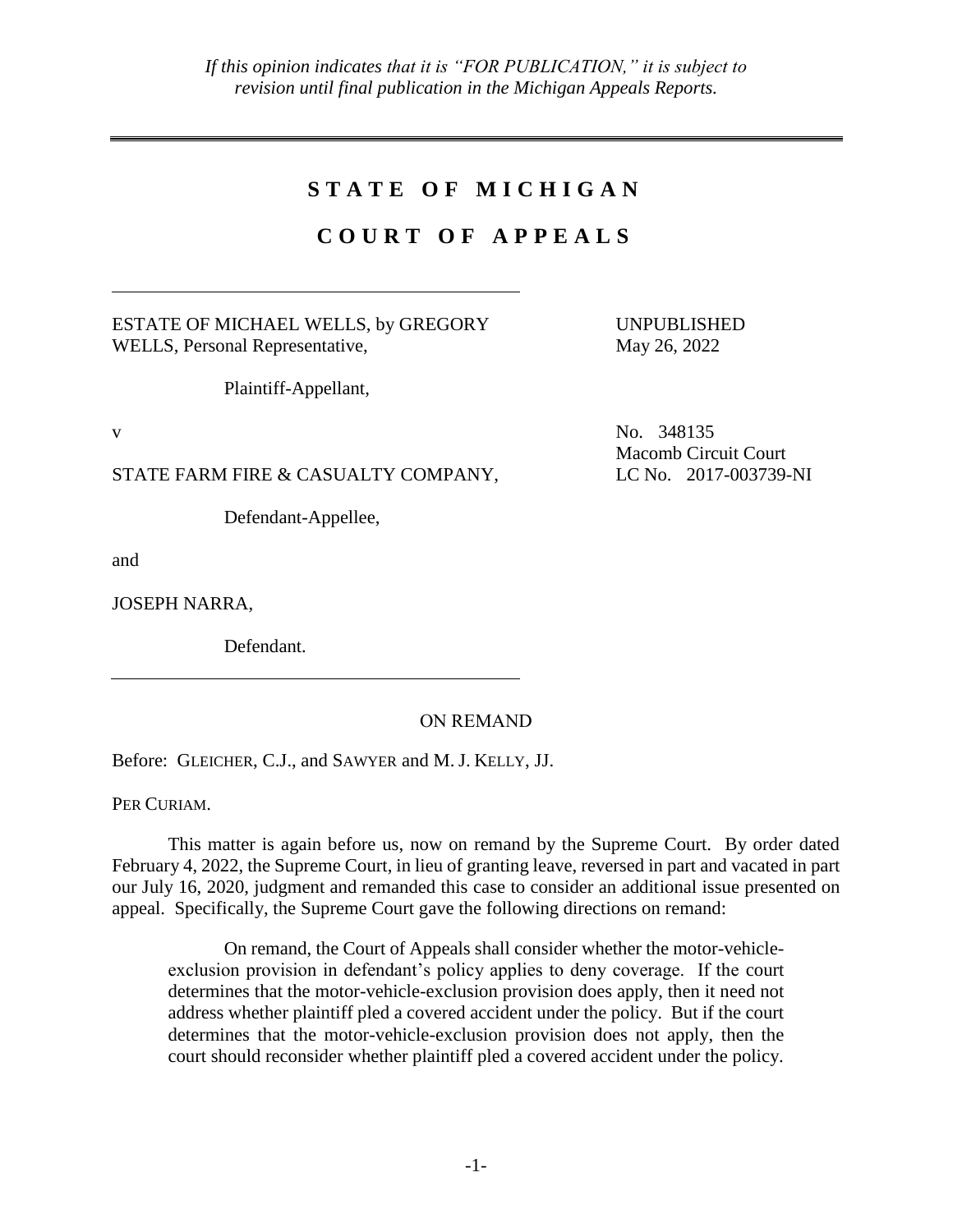For the reasons discussed below, we conclude that the homeowner's policy exclusion shields defendant State Farm ("defendant") from responsibility to pay the \$475,000 award contained in the underlying consent judgment.

The facts of this case are fully set forth in our earlier opinion and need not be repeated at length here. Briefly, plaintiff's decedent was killed in a single-vehicle accident while an occupant, along with other teenagers, in a 2008 Jaguar. Plaintiff alleged that the Jaguar was operated by one of the other individuals in the car and that the driver was underage and intoxicated and that the intoxication was due to alcohol or drugs furnished to them at the home of their friend Gregory Bobchick. Bobchick's parents were insured under a home-owners policy issued by defendant. Plaintiff brought claims of both automobile negligence and social-host liability. After settling the automobile claims, plaintiff entered into a consent judgment to settle the social-host claims for \$475,000. Plaintiff then sought declaratory judgment against defendant to determine that it was liable for payment of that judgment under the home-owners policy. In lieu of filing an answer, defendant moved for summary disposition arguing multiple reasons. The trial court granted summary disposition in favor of defendant.

Initially, we must determine whether our review is limited to the pleadings or whether it would be appropriate to consider whether the offered evidence would establish a genuine issue of material fact to be resolved at trial. It is clear to us that our Supreme Court expects this Court to confine itself to analysis based on the pleadings alone. The Supreme Court's March 26, 2021 order scheduling oral argument on the application for leave directed the parties to provide supplemental briefing, twice referring to MCR 2.116(C)(8) and directing the parties to address in their briefs the issue of what documents are properly considered for that purpose. Furthermore, Justice ZAHRA's concurrence to the February 4, 2022 remand order specifically encouraged this Court to "closely consider" defendant's homeowner's policy and the consent judgment from plaintiff's underlying action.

In looking at the pleadings alone, we conclude that the doctrine of judicial estoppel precludes plaintiff from avoiding operation of the insured-owner exclusion. "Judicial estoppel is an equitable doctrine, which generally prevents a party from prevailing in one phase of a case on an argument and then relying on a contradictory argument to prevail in another phase." *Spohn v Van Dyke Pub Sch*, 296 Mich App 470, 479; 822 NW2d 239 (2012) (quotation marks and citations omitted). Under the doctrine, " 'a party who has *successfully* and unequivocally asserted a position in a prior proceeding is estopped from asserting an inconsistent position in a subsequent proceeding.' " *Paschke v Retool Indus*, 445 Mich 502, 509; 519 NW2d 441 (1994) (emphasis in original), quoting *Lichon v American Univ Ins Co*, 435 Mich 408, 416; 459 NW2d 288 (1990). However, "the mere assertion of inconsistent positions is not sufficient to invoke estoppel; rather, there must be some indication that the court in the earlier proceeding accepted that party's position as true." *Paschke*, 445 Mich at 510. Further, the doctrine applies only where the claims are "wholly inconsistent." *Id.*

The homeowner's policy at issue includes an exclusion of coverage for personal liability, or payment of medical expenses of others, stemming from "**bodily injury** or **property damage** arising out of the ownership, maintenance, use, loading or unloading of . . . a **motor vehicle** owned or operated by or rented or loaned to any **insured** . . . ."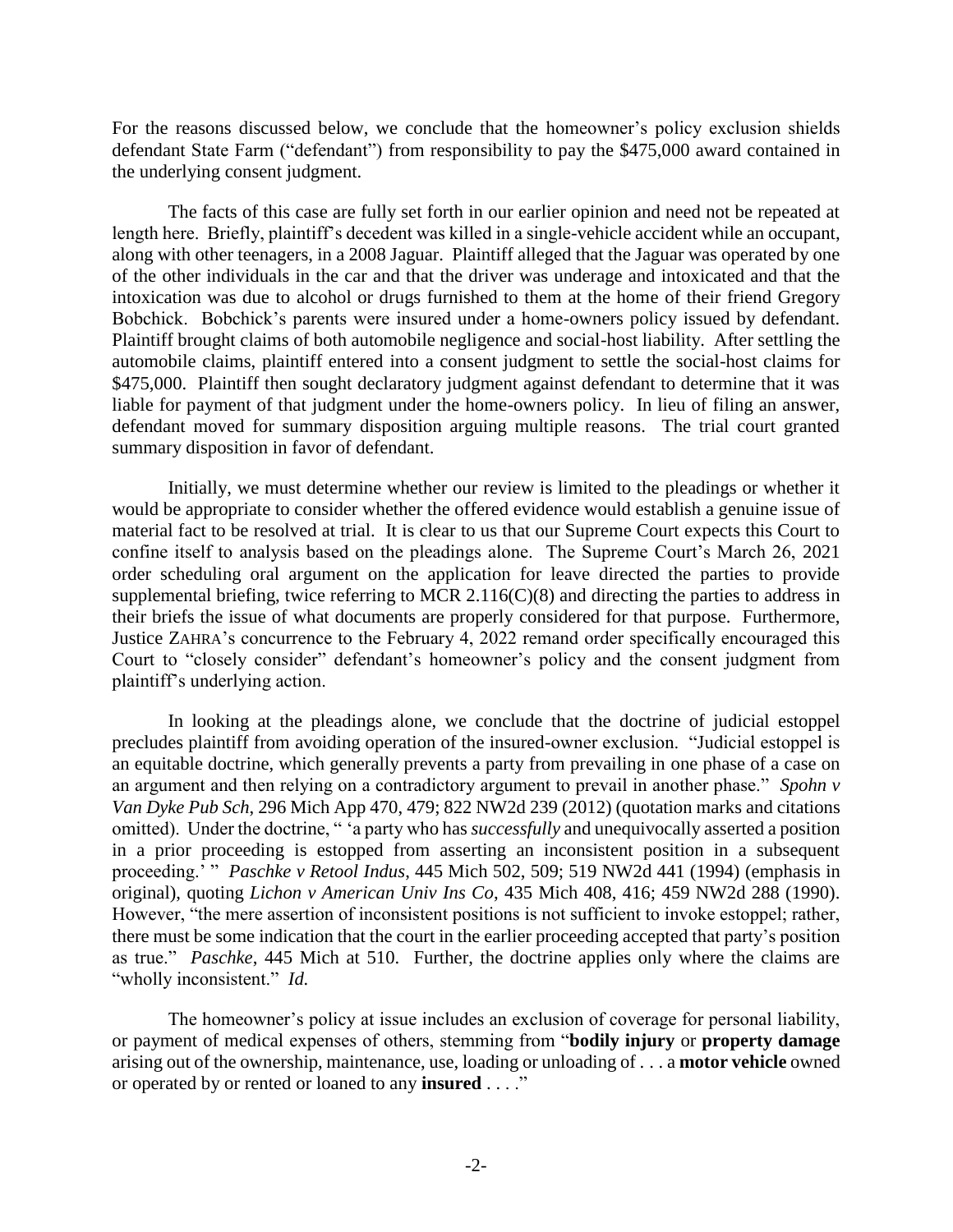Plaintiff's complaint underlying this case alleged that the subject 2008 Jaguar was "owned by Robert Edmund Cerrito." Apparently it is on this basis, with the implication that if Cerrito is the owner, the Bobchicks are not owners, that plaintiff asserts in his brief on appeal that he had "sufficiently pled in avoidance of this exclusion," while arguing that "any argument regarding the motor vehicle exclusion . . . should be remanded for consideration of its applicability after proper factual development through discovery." In fact, plaintiff's assertion that Cerrito owned the vehicle, taken as true for purposes of this analysis, is hardly dispositive with respect to the exclusion, because "[t]here may be multiple owners of a vehicle for purposes of the no-fault act." *Chop v Zielinski*, 244 Mich App 677, 681; 624 NW2d 539 (2001).

The statutory provisions governing what constitutes ownership of a motor vehicle "operate to prevent users of motor vehicles from obtaining the benefits of personal protection insurance without carrying their own insurance through the expedient of keeping title to their vehicles in the names of family members." *Ardt v Titan Ins Co*, 233 Mich App 685, 690; 593 NW2d 215 (1999). MCL 500.3101(3)(*l*) thus defines "owner" for purposes of the no-fault act to include, under subparagraph (*i*), "[a] person . . . having the use of a motor vehicle, under a lease or otherwise, for a period that is greater than 30 days," as well as, under subparagraph (*iii*), "[a] person that holds the legal title to a motor vehicle." But the contractual exclusion at issue is not limited to vehicles owned by an insured, but rather includes vehicles operated by, or lent to, an insured. Plaintiff's pleadings, and operation of judicial estoppel, establish that the subject vehicle comes under this exclusion.

Not in dispute is that plaintiff, as we observed in our original opinion, "asserted automobile owner's liability, MCL 257.401, against the Bobchicks" in his lawsuit that resulted in settlement of the "automobile claims with the Bobchicks" and their auto insurer.<sup>1</sup> Unpub op at 2. This Court further noted that plaintiff then entered an agreement "with the Bobchicks to settle plaintiff's social host liability claims for \$475,000," the result of which was that "a consent judgment in favor of plaintiff against the Bobchicks was entered . . . providing for payment of \$100,000 by [the Bobchicks' auto insurer] to settle plaintiff's automobile claims and judgment against the Bobchicks in favor of the plaintiff on its social host liability claim in the amount of \$475,000." *Id.* at 2-3. Inherent in plaintiff's position with regard to those facets of the related litigation is the assertion that the Bobchicks had an insurable interest in the subject vehicle.

Under Michigan law, an insured must have an "insurable interest" to support the existence of a valid automobile liability insurance policy. And, the insurable interest must be that of a named insured. An insurable interest need not be in the nature of ownership, but rather can be any kind of benefit from the thing so insured or any kind of loss that would be suffered by its damage or destruction. An individual can have an insurable interest in a motor vehicle without having title to the vehicle. . . . The insurable interest requirement arises out of long-standing

 $\overline{a}$ 

<sup>1</sup> Plaintiff's second amended complaint in that action asserted that Robert Cerrito was the registered owner of the subject Jaguar, but that the Bobchicks "took possession of, and took over payments for, the Jaguar and regularly drove it" and that "On May 8, 2015, Defendants CERRITO, BOBCHICK SR, DAWN BOBCHICK, BOBCHICK JR, and/or CERRITO was/were the owner(s) of the Jaguar."